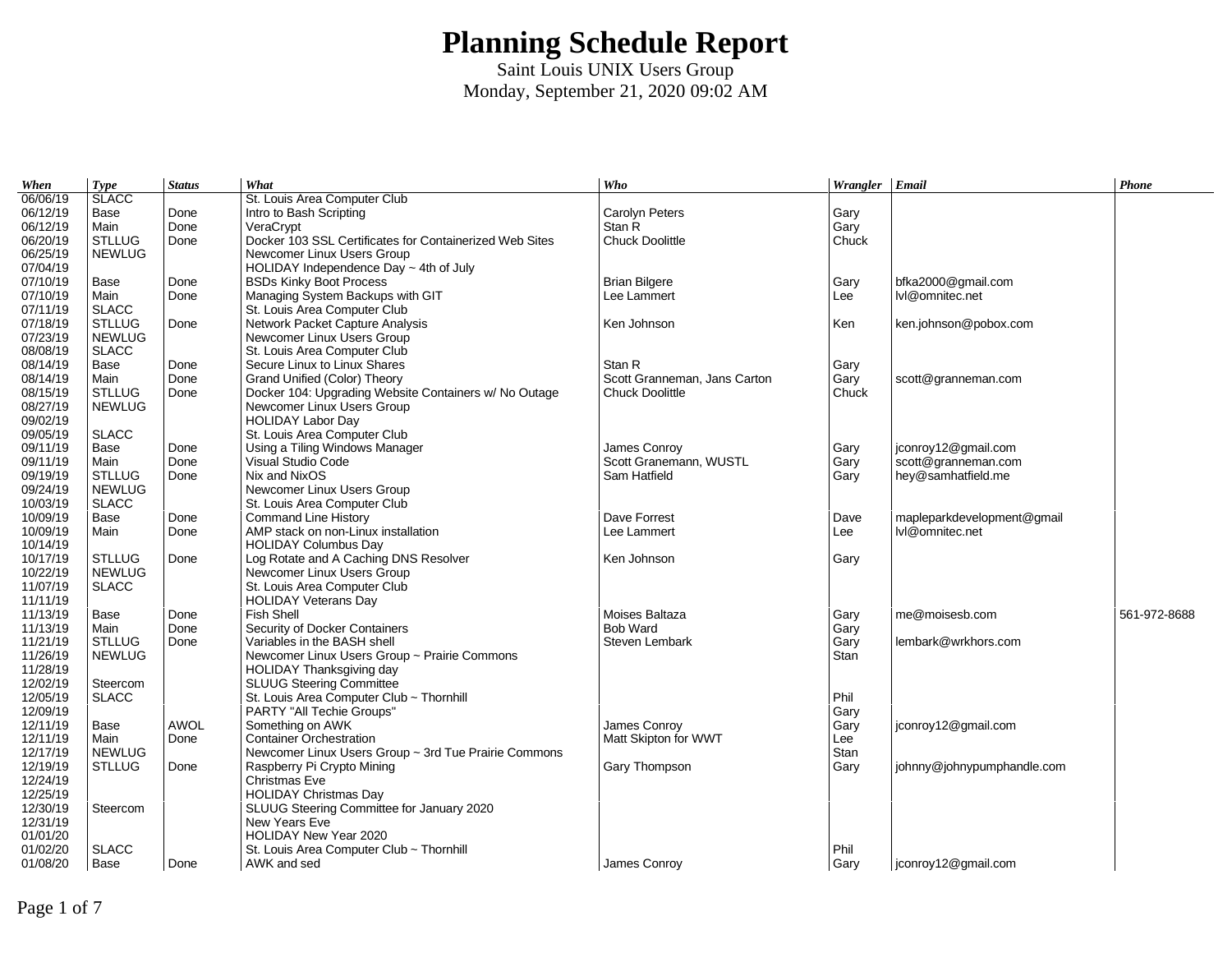| When     | <b>Type</b>   | <b>Status</b> | What                                             | Who                            | Wrangler Email |                             | Phone        |
|----------|---------------|---------------|--------------------------------------------------|--------------------------------|----------------|-----------------------------|--------------|
| 01/08/20 | Main          | Done          | <b>Cloud Concepts for Unix Gurus</b>             | Joe Epplin                     | R. Seibel      | epplinj@objectcomputing.com |              |
| 01/16/20 | <b>STLLUG</b> | Done          | CEPH File System                                 | Michael Carrington of SuSE     | Gary           | mcarrington@suse.com        |              |
| 01/20/20 |               |               | <b>HOLIDAY MLK Day</b>                           |                                |                |                             |              |
| 01/28/20 | <b>NEWLUG</b> |               | Newcomer Linux Users Group ~ Prairie Commons     |                                | Stan           |                             |              |
| 02/03/20 | Steercom      |               | <b>SLUUG Steering Committee</b>                  |                                |                |                             |              |
| 02/06/20 | <b>SLACC</b>  |               | St. Louis Area Computer Club ~ Rock Road         |                                | Phil           |                             |              |
| 02/12/20 |               |               | <b>SLUUG Annual Meeting and Elections</b>        |                                |                |                             |              |
| 02/12/20 | Base          | Done          | File permissions                                 | Stan R                         |                |                             |              |
| 02/12/20 | Main          | Done          | AWS VPS Amazon Virtual Private Cloud             | Steven Lembark                 | Gary           | lembark@wrkhors.com         |              |
| 02/17/20 |               |               | <b>HOLIDAY Presidents Day</b>                    |                                |                |                             |              |
| 02/20/20 | <b>STLLUG</b> | Done          | ANTI-SPAM with Sender Policy Framework           | Dave Forrest                   | Gary           | mapleparkdevelopment@gmail. |              |
| 02/25/20 | <b>NEWLUG</b> |               | Newcomer Linux Users Group ~ Rock Road           |                                | Stan           |                             |              |
| 03/02/20 | Steercom      |               | SLUUG Steering Committee and Count Ballots       |                                |                |                             |              |
| 03/11/20 | Base          | Done          | <b>NMAP Scripts</b>                              | Tony Zafiropoulos SysEngr CISA | Gary           |                             |              |
| 03/11/20 | Main          | Done          | Amateur Radio and Open Source Software           | Kyle Krieg                     | Lee            | aa0z@slsrc.org              |              |
| 03/12/20 | <b>SLACC</b>  |               | St. Louis Area Computer Club ~ 2nd Thu Thornhill |                                | Phil           |                             |              |
| 03/19/20 | <b>STLLUG</b> | Done          | Hardware: FPGAs, ASICs, CPUs                     | <b>Brice Meyer</b>             | Gary           | bmeyer@sei.cmu.edu          |              |
| 03/24/20 | <b>NEWLUG</b> | Cancelled     | Newcomer Linux Users Group ~ Thornhill           |                                | Stan           |                             |              |
| 03/30/20 | Steercom      |               | SLUUG Steering Committee forApril                |                                |                |                             |              |
| 04/02/20 | <b>SLACC</b>  |               | St. Louis Area Computer Club ~ ONLINE            |                                | Phil           |                             |              |
| 04/04/20 |               |               | Library Reservations ~ Indefinet Delay           | Stan & Phil?                   |                |                             |              |
| 04/08/20 | Base          | Done          | Working ONLINE ~ A Familiarity Period            | Stan R                         | Gary           | stanr@sluug.org             | 314-298-1183 |
| 04/08/20 | Main          | Done          | Diango                                           | <b>Tyler Rudie</b>             | Gary           | rudiet@gmail.com            | 636-734-8977 |
| 04/16/20 | <b>STLLUG</b> | Done          | Linux at the Open Network Laboratory WUSTL       | Dr. Parwatkar of WUSTL         | Ken J.         |                             |              |
| 04/28/20 | <b>NEWLUG</b> |               | Newcomer Linux Users Group ~ ONLINE              |                                | Stan           |                             |              |
| 05/04/20 | Steercom      |               | SLUUG Steering Committee ~ ONLINE                |                                |                |                             |              |
| 05/07/20 | <b>SLACC</b>  |               | St. Louis Area Computer Club ~ ONLINE            |                                | Phil           |                             |              |
| 05/13/20 | Base          | <b>AWOL</b>   | Magic Mirrors and Smoke                          | Stan Reichardt                 |                |                             |              |
| 05/13/20 | Main          | Done          | Websites with Let's Encrypt Certs                | Lee Lammert                    |                |                             |              |
| 05/21/20 | <b>STLLUG</b> | Done          | <b>Bash Interpolation</b>                        | Steven Lembark                 | Gary           | lembark@wrkhors.com         |              |
| 05/25/20 |               |               | <b>HOLIDAY Memorial Day</b>                      |                                |                |                             |              |
| 05/26/20 | <b>NEWLUG</b> |               | Newcomer Linux Users Group ~ ONLINE              |                                | Stan           |                             |              |
| 06/01/20 | Steercom      |               | SLUUG Steering Committee ~ ONLINE                |                                |                |                             |              |
| 06/04/20 | <b>SLACC</b>  |               | St. Louis Area Computer Club ~ ONLINE            |                                | Phil           |                             |              |
| 06/10/20 | Base          | Done          | Activating Linux on a Chromebook                 | Don Ellis                      | Gary           |                             |              |
| 06/10/20 | Main          | Done          | <b>DNS Wars</b>                                  | David Forrest                  | Garv           | mapleparkdevelopment@gmail. |              |
| 06/18/20 | <b>STLLUG</b> | Done          | Ethereum/VeChain Supply Chain                    | Brendan Laiben                 | R. Seibel      | laibenb@objectcomputing.com |              |
| 06/23/20 | <b>NEWLUG</b> |               | Newcomer Linux Users Group ~ ONLINE              |                                | Stan           |                             |              |
| 06/29/20 | Steercom      |               | SLUUG Steering Committee for July ~ ONLINE       |                                |                |                             |              |
| 07/02/20 | <b>SLACC</b>  |               | St. Louis Area Computer Club ~ ONLINE            |                                |                |                             |              |
| 07/04/20 |               |               | HOLIDAY Independence Day ~ 4th of July           |                                |                |                             |              |
| 07/08/20 | Base          | Done          | A Gentle Intoduction to Markdown                 | Ed Howland                     | gary           | ed.howland@gmail.com        |              |
| 07/08/20 | Main          | Done          | A Gentle Intoductiion to Docker                  | <b>Robert Citek</b>            | gary           | Robert.Citek@gmail.com      |              |
| 07/16/20 | <b>STLLUG</b> | Done          | Using UNIX CLI tools written in Rust             | Michael Madden                 | gary           | michael madden@fastmail.com |              |
| 07/28/20 | <b>NEWLUG</b> |               | Newcomer Linux Users Group ~ ONLINE              |                                |                |                             |              |
| 08/03/20 | Steercom      |               | SLUUG Steering Committee ~ ONLINE                |                                |                |                             |              |
| 08/06/20 | <b>SLACC</b>  |               | St. Louis Area Computer Club ~ ONLINE            |                                |                |                             |              |
| 08/12/20 | Base          | Done          | Using dnsmasq to handle DHCP and name resolution | Dave Forrest                   | Gary           |                             |              |
| 08/12/20 | Main          | Done          | Voting Technologies and Security                 | Scott Granneman, WUSTL         | Gary           | scott@granneman.com         |              |
| 08/20/20 | <b>STLLUG</b> | Done          | Using Open Tools to Sell your Art                | <b>Bryce Meyer</b>             | Gary           | bmeyer@sei.cmu.edu          |              |
| 08/25/20 | <b>NEWLUG</b> |               | Newcomer Linux Users Group ~ ONLINE              |                                |                |                             |              |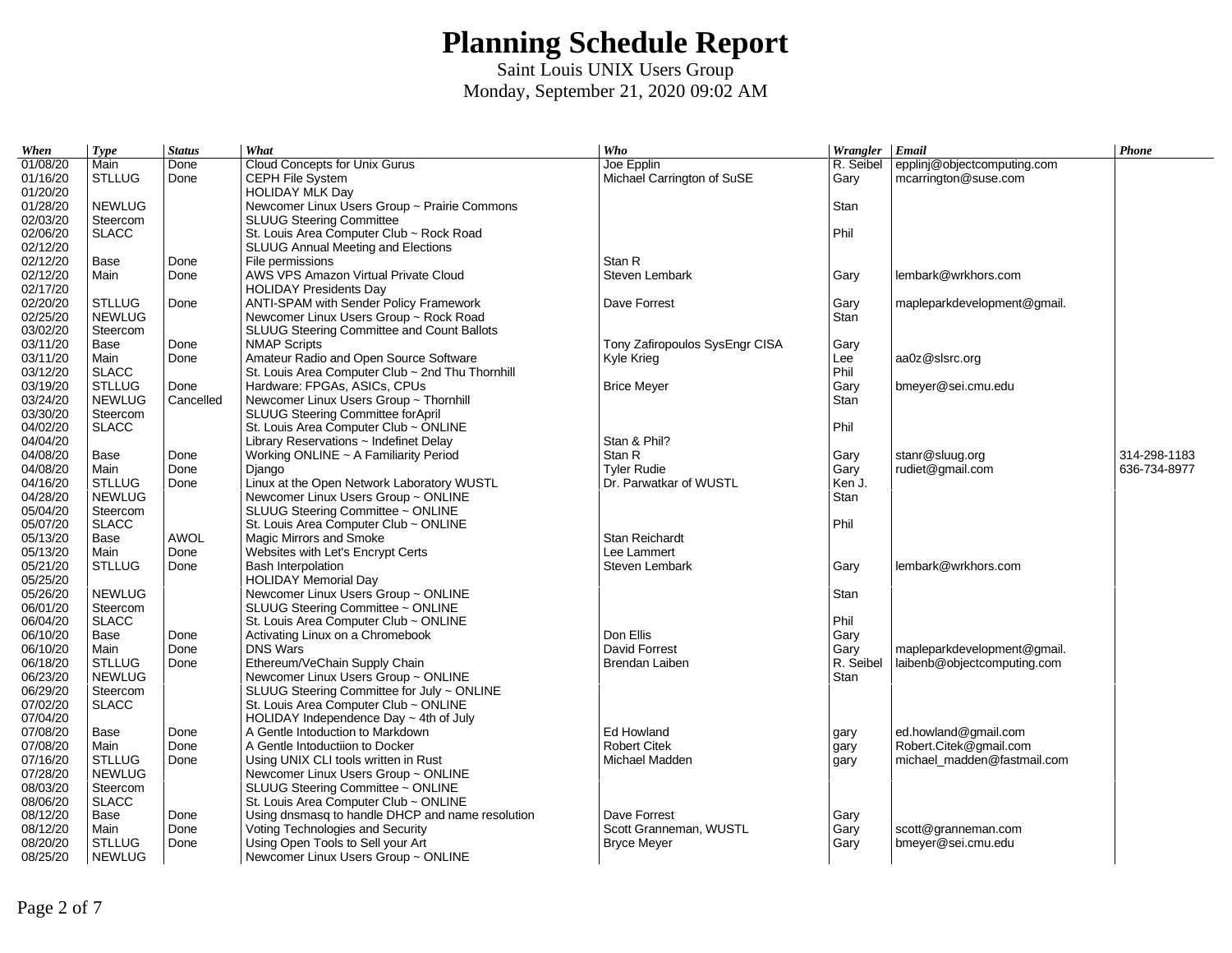| When     | <b>Type</b>   | <b>Status</b> | What                                                   | Who                                   | Wrangler Email |                      | Phone |
|----------|---------------|---------------|--------------------------------------------------------|---------------------------------------|----------------|----------------------|-------|
| 08/31/20 | Steercom      |               | SLUUG Steering Committee for September ~ ONLINE        |                                       |                |                      |       |
| 09/03/20 | <b>SLACC</b>  |               | St. Louis Area Computer Club $\sim$ ONLINE             |                                       |                |                      |       |
| 09/09/20 | Base          | Done          | Apple Phone iOS 14 Details                             | Scott Granneman                       | Gary           | scott@granneman.com  |       |
| 09/09/20 | Main          | Not Done      |                                                        |                                       |                |                      |       |
| 09/17/20 | <b>STLLUG</b> | Done          | CephFS and Uyuni Project                               | Michael Carrington and Patrick Swartz | Gary           | mcarrington@suse.com |       |
| 09/22/20 | <b>NEWLUG</b> |               | Newcomer Linux Users Group ~ ONLINE                    |                                       |                |                      |       |
| 10/01/20 | <b>SLACC</b>  |               | St. Louis Area Computer Club ~ ONLINE                  |                                       |                |                      |       |
| 10/03/20 |               |               | <b>Library Reservations</b>                            | Stan & Phil?                          |                |                      |       |
| 10/05/20 | Steercom      |               | SLUUG Steering Committee ~ ONLINE                      |                                       |                |                      |       |
| 10/14/20 | Base          | Available     |                                                        |                                       |                |                      |       |
| 10/14/20 | Base          | Idea          | Advantages and disadvantages of Linux                  | https://meterpreter.org/              |                |                      |       |
| 10/14/20 | Base          | Idea          | Audio processing software survey                       |                                       |                |                      |       |
| 10/14/20 | Base          | Idea          | AWK and sed                                            | James Conroy BASE 2020-01-08          |                |                      |       |
| 10/14/20 | Base          | Idea          | Boot process                                           |                                       |                |                      |       |
| 10/14/20 | Base          | Idea          | Chkconfig, init.d, etc.                                | 2                                     |                |                      |       |
| 10/14/20 | Base          | Idea          | Chrome / Chromium-browser                              | 2                                     |                |                      |       |
| 10/14/20 | Base          | Idea          | Dia (drawing software)                                 | stanr BASE 2013-01-09                 |                |                      |       |
| 10/14/20 | Base          | Idea          | Division of OSS projects                               |                                       |                |                      |       |
| 10/14/20 | Base          | Idea          | DNS installation, setup, and configure                 | 2                                     |                |                      |       |
| 10/14/20 | Base          | Idea          | <b>DNS Using Different Servers</b>                     | 2                                     |                |                      |       |
| 10/14/20 | Base          | Idea          | FILESYSTEMS(5) (see man fs)                            |                                       |                |                      |       |
| 10/14/20 | Base          | Idea          | Finding Linux files and file contents                  | https://meterpreter.org/              |                |                      |       |
| 10/14/20 | Base          | Idea          | How to configure SSH in Linux                          | https://meterpreter.org/              |                |                      |       |
| 10/14/20 | Base          | Idea          | How to enable Remote Access MySOL                      | https://meterpreter.org/              |                |                      |       |
| 10/14/20 | Base          | Idea          | How to set up a UFW firewall                           | https://meterpreter.org/              |                |                      |       |
| 10/14/20 | Base          | Idea          | Installing OS-signing keys in UEFI                     |                                       |                |                      |       |
| 10/14/20 | Base          | Idea          | install OpenVPN Server in Linux                        | https://meterpreter.org/              |                |                      |       |
| 10/14/20 | Base          | Idea          | $IRC$ ~ internet Relay Chat                            |                                       |                |                      |       |
| 10/14/20 | Base          | Idea          | Kallithea (source code repository hosting)             | 2                                     |                |                      |       |
| 10/14/20 | Base          | Idea          | LibreOffice Draw                                       |                                       |                |                      |       |
| 10/14/20 | Base          | Idea          | Linux Log Analysis                                     | https://meterpreter.org/              |                |                      |       |
| 10/14/20 | Base          | Idea          | Linux terminal shortcuts                               | https://meterpreter.org/              |                |                      |       |
| 10/14/20 | Base          | Idea          | MS Windows regedit - edit Windows registry from Linux  |                                       |                |                      |       |
| 10/14/20 | Base          | Idea          | mutt email client                                      | Jeff Muse MAIN 2013-01-09             |                |                      |       |
| 10/14/20 | Base          | Idea          | nginx (web server, reverse proxy, etc.)                |                                       |                |                      |       |
| 10/14/20 | Base          | Idea          | OpenSSL (CSRs, certificates, s client)                 | 2                                     |                |                      |       |
| 10/14/20 | Base          | Idea          | <b>Physical Security</b>                               | 2                                     |                |                      |       |
| 10/14/20 | Base          | Idea          | Regular expressions                                    |                                       |                |                      |       |
| 10/14/20 | Base          | Idea          | Remote access to Linux, Windows, macOS                 |                                       |                |                      |       |
| 10/14/20 | Base          | Idea          | Secure Enhanced Linux (SELinux)?                       | https://meterpreter.org/              |                |                      |       |
| 10/14/20 | Base          | Idea          | Standard In/Out/Error, Redirection, and Pipes          |                                       |                |                      |       |
| 10/14/20 | Base          | Idea          | Top 10 most useful Linux commands                      | https://meterpreter.org/              |                |                      |       |
| 10/14/20 | Base          | Idea          | Use cat command (can combine files)                    | https://meterpreter.org/              |                |                      |       |
| 10/14/20 | Base          | Idea          | Use cp, mv, rm, and touch commands $\sim$ manage files | https://meterpreter.org/              |                |                      |       |
| 10/14/20 | Base          | Idea          | Use cut and paste commands                             |                                       |                |                      |       |
| 10/14/20 | Base          | Idea          | Use df to report file systrem disk space usage         | https://meterpreter.org/              |                |                      |       |
| 10/14/20 | Base          | Idea          | Use dig command to query DNS records                   | https://meterpreter.org/              |                |                      |       |
| 10/14/20 | Base          | Idea          | Use Fail2ban to secure SSH service                     | Ken Johnson STLLUG 2016-12-15         |                |                      |       |
| 10/14/20 | Base          | Idea          | Use gitso to support others (remotely)                 |                                       |                |                      |       |
| 10/14/20 | Base          | Idea          | Use grep to search for pattern in files                | https://meterpreter.org/              |                |                      |       |
| 10/14/20 | Base          | Idea          | Use iperf command to diagnose network speed            | https://meterpreter.org/              |                |                      |       |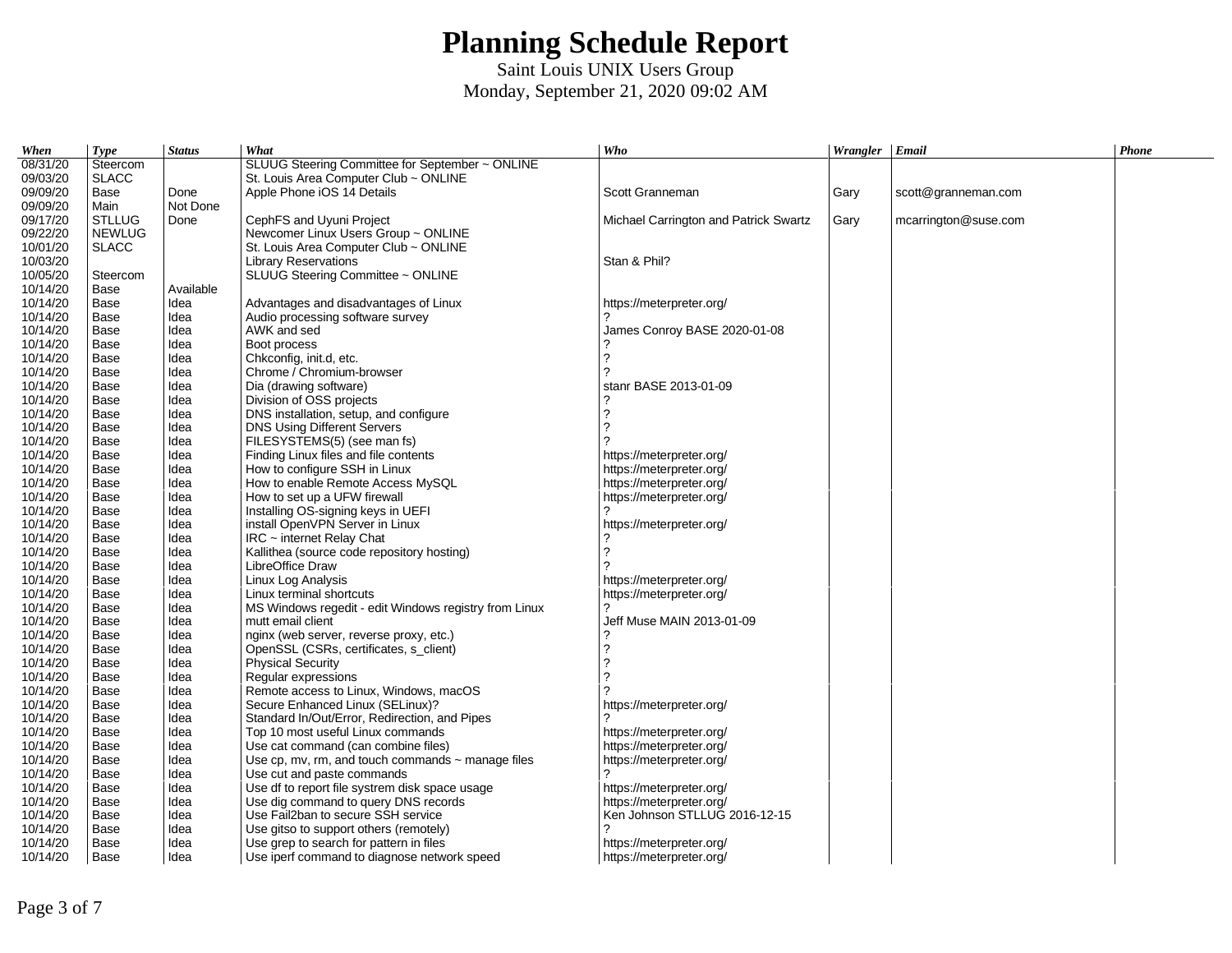| When     | <b>Type</b>   | <b>Status</b> | What                                                        | Who                             | Wrangler Email |                        | Phone        |
|----------|---------------|---------------|-------------------------------------------------------------|---------------------------------|----------------|------------------------|--------------|
| 10/14/20 | Base          | Idea          | Use locate command                                          | https://meterpreter.org/        |                |                        |              |
| 10/14/20 | Base          | Idea          | Use mkdir and rmdir command $\sim$ manage directories       | https://meterpreter.org/        |                |                        |              |
| 10/14/20 | Base          | Idea          | Use mount command and /etc/fstab file                       |                                 |                |                        |              |
| 10/14/20 | Base          | Idea          | Use mtr command to diagnose network problems                | https://meterpreter.org/        |                |                        |              |
| 10/14/20 | Base          | Idea          | Use netstat to view all open ports on Linux                 | https://meterpreter.org/        |                |                        |              |
| 10/14/20 | Base          | Idea          | Use PGP/GPG in Email                                        |                                 |                |                        |              |
| 10/14/20 | Base          | Idea          | Use ps, bg, fg, kill, killall, top, htop with processes     | https://meterpreter.org/        |                |                        |              |
| 10/14/20 | Base          | Idea          | Use rsync and grsync $\sim$ local/remote file copy          |                                 |                |                        |              |
| 10/14/20 | Base          | Idea          | Use scp and sftp commands to transfer data                  | https://meterpreter.org/        |                |                        |              |
| 10/14/20 | Base          | Idea          | Use script and scriptreplay                                 |                                 |                |                        |              |
| 10/14/20 | Base          | Idea          | Use sort and uniq commands                                  | https://meterpreter.org/        |                |                        |              |
| 10/14/20 | Base          | Idea          | Use split and cat to divide and combine files               | https://meterpreter.org/        |                |                        |              |
| 10/14/20 | Base          | Idea          | Use ss to view network status                               | https://meterpreter.org/        |                |                        |              |
| 10/14/20 | Base          | Idea          | Use sync command (finish writes to USB thumbdrives)         |                                 |                |                        |              |
| 10/14/20 | Base          | Idea          | Use tar and gzip commands $\sim$ archive and compress files | https://meterpreter.org/        |                |                        |              |
| 10/14/20 | Base          | Idea          | Use touch command                                           | https://meterpreter.org/        |                |                        |              |
| 10/14/20 | Base          | Idea          | Use vi/vim editor                                           | https://meterpreter.org/        |                |                        |              |
| 10/14/20 | Base          | Idea          | Video processing software survey                            |                                 |                |                        |              |
| 10/14/20 | Base          | Idea          | <b>WHOIS</b>                                                | 2                               |                |                        |              |
| 10/14/20 | Main          | Available     |                                                             |                                 |                |                        |              |
| 10/14/20 | Main          | Idea          | Apple interfaces and accessories for audio & video          | Don Ellis                       | Gary           |                        |              |
| 10/14/20 | Main          | Idea          | Block Chain Concepts (WITHOUT ANY BITCOIN)                  | Prof.Feng Hou, Maryville        | R. Seible      | fhou@maryville.edu     |              |
| 10/14/20 | Main          | Idea          | <b>Browser Alternatives</b>                                 | Scott Granneman                 | Gary           | scott@granneman.com    |              |
| 10/14/20 | Main          | Idea          | Collect all logins                                          | Joe Bohnenstiehl                | Gary           | jbohnens@gmail.com     |              |
| 10/14/20 | Main          | Idea          | Computing for the Visually Impared                          | Ed Howland                      | Gary           | ed.howland@gmail.com   | 616-206-7911 |
| 10/14/20 | Main          | Idea          | How Bad is Cryptocurrency                                   | Steven Lembark                  | Gary           | lembark@wrkhors.com    |              |
| 10/14/20 | Main          | Idea          | Ins and outs of Firewalld                                   | Lee Lammert                     | Lee            |                        |              |
| 10/14/20 | Main          | Idea          | openVAS upgrade (No earlier than Oct)                       | Tony Zafiropoulos SysEngr CISA  | Gary           | tonyz@CTiTEK.com       | 314-504-3974 |
| 10/14/20 | Main          | Idea          | Redhat OpenShift Container Platform                         | https://OpenShift.com           |                |                        |              |
| 10/14/20 | Main          | Idea          | Tsunami Vulnerability Scanner                               | Security Now! #775 - 07-14-20   |                |                        |              |
| 10/14/20 | Main          | Idea          | Using git for distributed version control of files          | <b>Robert Citek</b>             | gary           | Robert.Citek@gmail.com |              |
| 10/14/20 | Main          | Idea          | Using High End Graphic Cards                                | <b>Brice Meyer</b>              | Gary           | bmeyer@sei.cmu.edu     |              |
| 10/14/20 | Main          | Idea          | ZoneMinder (January 2020 was latest release)                | <b>Andrew Bauer</b>             | Gary           |                        |              |
| 10/14/20 | <b>TBD</b>    | Idea          | Ansible/Puppet on Cloud Containers                          | Frank M. Syler                  | Gary           | me@franksiler.com      |              |
| 10/14/20 | <b>TBD</b>    | Idea          | OpenWrt ~ Secure Your Router with Linux                     | https://openwrt.org/            |                |                        |              |
| 10/14/20 | <b>TBD</b>    | Idea          | Overview of Functional Programming                          | っ                               |                |                        |              |
| 10/14/20 | <b>TBD</b>    | Idea          | PXE boot using pfsense and freenas                          | <b>Wendell Barber</b>           | Gary           | pure102@hotmail.com    |              |
| 10/14/20 | <b>TBD</b>    | Idea          | Raspberry Pi 4 Installation                                 | <b>Brian Bilgere</b>            | Garv           | bfka2000@gmail.com     |              |
| 10/14/20 | TBD           | Idea          | Ripgrep and FZF (should this be 2 seprate?)                 | Tom Hrausicky                   | Gary           | tchrabusicky@gmail.com |              |
| 10/14/20 | TBD           | Idea          | serverless on Cloud Containers                              | Frank M. Syler                  | Gary           | me@franksiler.com      |              |
| 10/14/20 | <b>TBD</b>    | Idea          | Smoking Docker (58 slides)                                  | Steven Lembark                  | Gary           | lembark@wrkhors.com    |              |
| 10/14/20 | TBD           | Idea          | SUSE on Raspberry Pi                                        | Joe Bohnenstiehl                | Gary           | jbohnens@gmail.com     |              |
| 10/14/20 | <b>TBD</b>    | Idea          | terraform on Cloud Containers                               | Frank M. Syler                  | Gary           | me@franksiler.com      |              |
| 10/14/20 | <b>TBD</b>    | Idea          | Yubikey ~ Multi Factor Authentication Device                | 2                               |                |                        |              |
| 10/15/20 | <b>STLLUG</b> | Available     |                                                             |                                 |                |                        |              |
| 10/15/20 | <b>STLLUG</b> | Idea          | IBM and Red Hat                                             | George Switzer                  | Gary           | gswitzer@us.ibm.com    | 309-264-8569 |
| 10/15/20 | <b>STLLUG</b> | Idea          | Microsoft's Windows Subsystem for Linux (WSL)               | Ahjay, Glenn, Brian W. Caldwell | Gary           |                        |              |
| 10/15/20 | <b>STLLUG</b> | Idea          | Oracle Linux                                                |                                 | Gary           |                        |              |
| 10/27/20 | <b>NEWLUG</b> |               | Newcomer Linux Users Group ~ ONLINE                         |                                 |                |                        |              |
| 11/02/20 | Steercom      |               | SLUUG Steering Committee ~ ONLINE                           |                                 |                |                        |              |
| 11/05/20 | <b>SLACC</b>  |               | St. Louis Area Computer Club ~ ONLINE                       |                                 |                |                        |              |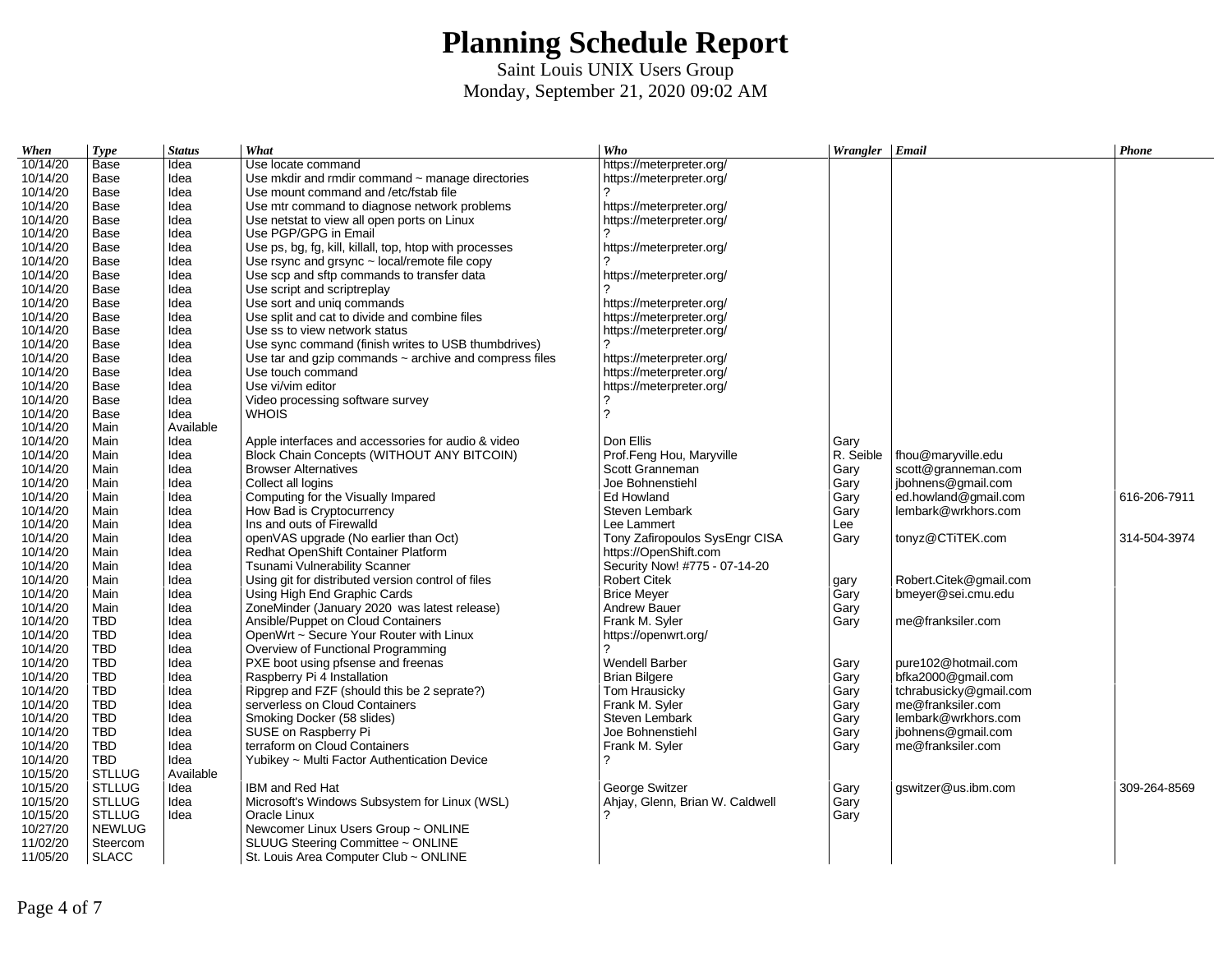| When     | <b>Type</b>   | <b>Status</b> | What                                               | Who                   | Wrangler Email |                     | Phone        |
|----------|---------------|---------------|----------------------------------------------------|-----------------------|----------------|---------------------|--------------|
| 11/11/20 |               |               | <b>HOLIDAY Vetrans Day</b>                         |                       |                |                     |              |
| 11/11/20 | Base          | Available     |                                                    |                       |                |                     |              |
| 11/11/20 | Main          | Available     |                                                    |                       |                |                     |              |
| 11/19/20 | <b>STLLUG</b> | Available     |                                                    |                       |                |                     |              |
| 11/24/20 | <b>NEWLUG</b> |               | Newcomer Linux Users Group ~ ONLINE                |                       |                |                     |              |
| 11/26/20 |               |               | <b>HOLIDAY Thanksgiving Day</b>                    |                       |                |                     |              |
| 11/30/20 | Steercom      |               | SLUUG Steering Committee for December ~ ONLINE     |                       |                |                     |              |
| 12/03/20 | <b>SLACC</b>  |               | St. Louis Area Computer Club ~ ONLINE              |                       |                |                     |              |
| 12/09/20 | Base          | Available     |                                                    |                       |                |                     |              |
| 12/09/20 | Main          | Available     |                                                    |                       |                |                     |              |
| 12/15/20 | <b>NEWLUG</b> |               | Newcomer Linux Users Group ~ 3rd Tuesday ~ ONLINE  |                       |                |                     |              |
| 12/17/20 | <b>STLLUG</b> | Available     |                                                    |                       |                |                     |              |
| 12/24/20 |               |               | Christmas Eve                                      |                       |                |                     |              |
| 12/25/20 |               |               | <b>HOLDIAY Christmas Day</b>                       |                       |                |                     |              |
| 12/31/20 |               |               | New Year Eve                                       |                       |                |                     |              |
| 01/01/21 |               |               | <b>HOLIDAY New Year 2021</b>                       |                       |                |                     |              |
| 01/04/21 | Steercom      |               | SLUUG Steering Committee ~ ONLINE                  |                       |                |                     |              |
| 01/07/21 | <b>SLACC</b>  |               | St. Louis Area Computer Club $\sim$ ONLINE         |                       |                |                     |              |
| 01/13/21 | Base          | Available     |                                                    |                       |                |                     |              |
| 01/13/21 | Main          | Available     |                                                    |                       |                |                     |              |
| 01/21/21 | <b>STLLUG</b> | Available     |                                                    |                       |                |                     |              |
| 01/26/21 | <b>NEWLUG</b> |               | Newcomer Linux Users Group ~ ONLINE                |                       |                |                     |              |
| 02/01/21 | Steercom      |               | SLUUG Steering Committee ~ ONLINE                  |                       |                |                     |              |
| 02/04/21 | <b>SLACC</b>  |               | St. Louis Area Computer Club $\sim$ ONLINE         |                       |                |                     |              |
| 02/10/21 |               |               | <b>SLUUG Annual Meeting and Elections</b>          |                       |                |                     |              |
| 02/10/21 | Base          | Available     |                                                    |                       |                |                     |              |
| 02/10/21 | Main          | Available     |                                                    |                       |                |                     |              |
| 02/18/21 | <b>STLLUG</b> | Available     |                                                    |                       |                |                     |              |
| 02/23/21 | <b>NEWLUG</b> |               | Newcomer Linux Users Group ~ ONLINE                |                       |                |                     |              |
| 03/01/21 | Steercom      |               | SLUUG Steering Committee ~ ONLINE                  |                       |                |                     |              |
| 03/04/21 | <b>SLACC</b>  |               | St. Louis Area Computer Club $\sim$ ONLINE         |                       |                |                     |              |
| 03/10/21 | Base          | Available     |                                                    |                       |                |                     |              |
| 03/10/21 | Main          | Available     |                                                    |                       |                |                     |              |
| 03/18/21 | STLLUG        | Available     |                                                    |                       |                |                     |              |
| 03/23/21 | <b>NEWLUG</b> |               | Newcomer Linux Users Group ~ ONLINE                |                       |                |                     |              |
| 03/29/21 | Steercom      |               | SLUUG Steering Committee ~ ONLINE                  |                       |                |                     |              |
| 04/01/21 | <b>SLACC</b>  |               | St. Louis Area Computer Club ~ ONLINE              |                       |                |                     |              |
| 04/14/21 | Base          | Available     |                                                    |                       |                |                     |              |
| 04/14/21 | Main          | Available     |                                                    |                       |                |                     |              |
| 04/15/21 | STLLUG        | Available     |                                                    |                       |                |                     |              |
| 04/27/21 | <b>NEWLUG</b> |               | Newcomer Linux Users Group ~ ONLINE                |                       |                |                     |              |
| 05/20/21 | <b>STLLUG</b> | Available     |                                                    |                       |                |                     |              |
| 01/18/38 |               |               | Year 2038 Problem Eve (Y2038 or Y2k38 or Unix Y2K) |                       |                |                     |              |
| 01/18/38 | a             |               |                                                    |                       |                |                     |              |
| 01/18/38 | Base          | Idea          | SLUUG Calendar on Thunderbird Calendar             | Stan R                |                |                     |              |
| 01/18/38 | Base          | Not Ready     | Using Data Form in Calc                            | Stan R                | Gary           | stanr@sluug.org     | 314-298-1183 |
| 01/18/38 | Base          | Secondary     | Keyboard Karaoke                                   | 2                     |                |                     |              |
| 01/18/38 | Base          | Tutorial      | Learning Linux by Exploring                        | Stan R                |                |                     |              |
| 01/18/38 | Base          | Withdrawn     | SplashTop (Commercial Site)                        | 2                     |                |                     |              |
| 01/18/38 | Base          | Withdrawn     | Using UUCP in this Century                         | <b>Terry Linhardt</b> | Gary           | tlinhardt@gmail.com |              |
| 01/18/38 | Main          | Impossible    | Research utilization of Linux at SLU               | Erik Kaufman          | Gary           |                     |              |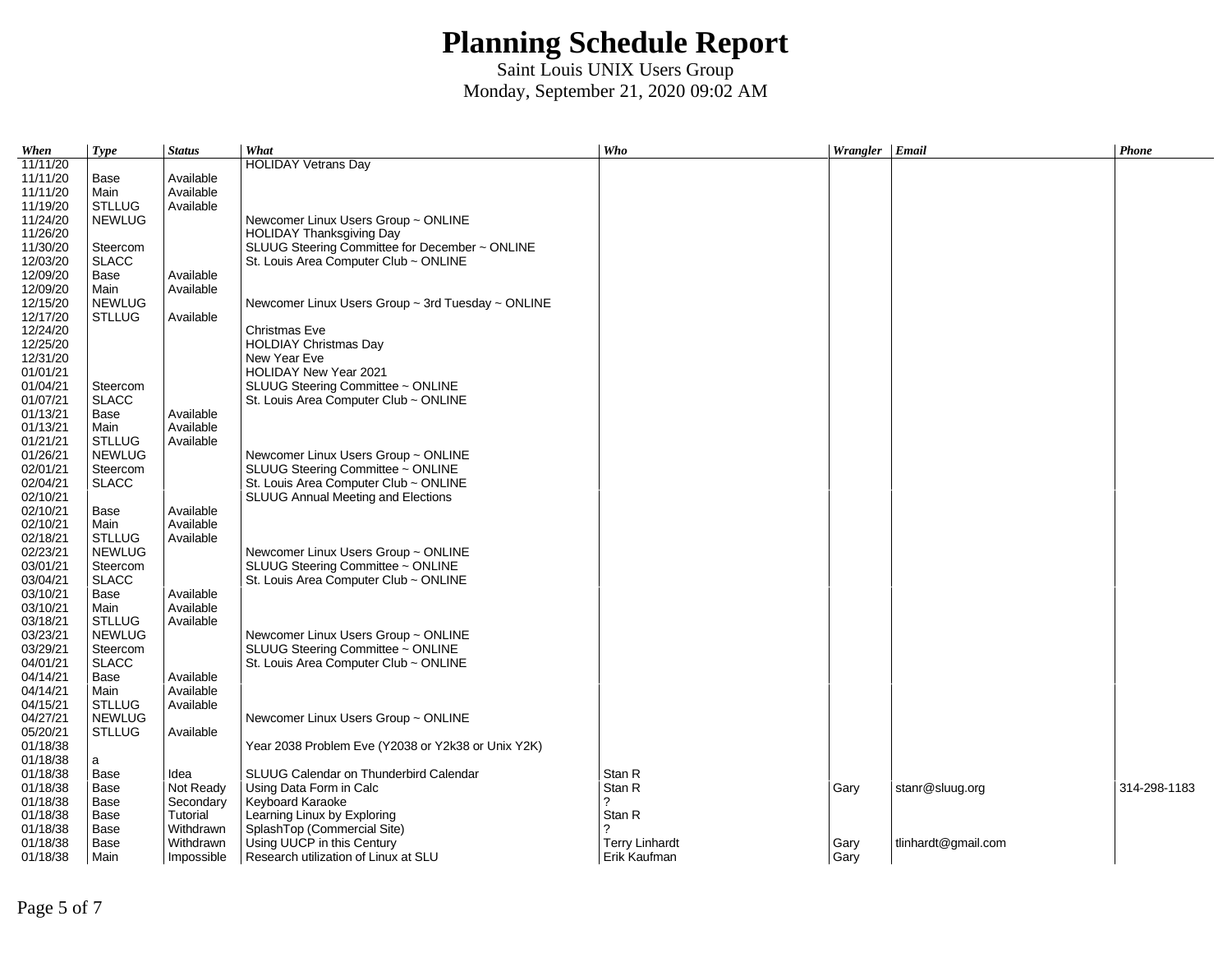| When                 | Type          | <b>Status</b> | What                                       | Who                         | Wrangler Email |                     | Phone        |
|----------------------|---------------|---------------|--------------------------------------------|-----------------------------|----------------|---------------------|--------------|
| 01/18/38             | <b>STLLUG</b> | Idea          | The Year of Linux on the Desktop           | <b>Linus Tovalds</b>        | R.M.S.         |                     |              |
| 01/18/38             | <b>STLLUG</b> | Impossible    | Belenix Linux (Discontinued)               | Jeff Logullo                |                |                     |              |
| 01/18/38             | <b>STLLUG</b> | Withdrawn     | Everything I Know About SAMBA              | Stan R                      | Stan R         | stanr@sluug.org     | 314-298-1183 |
| 01/18/38             | <b>TBD</b>    | Idea          | 3D Printing                                | 2                           |                |                     |              |
| 01/18/38             | <b>TBD</b>    | Idea          | AIX current release, features, future      | Someone from IBM corporate? |                |                     |              |
| 01/18/38             | TBD           | ldea          | Ansible (more in-depth, hands-on)          |                             |                |                     |              |
| 01/18/38             | <b>TBD</b>    | Idea          | Apple current release, features, future    | $\overline{\phantom{0}}$    |                |                     |              |
| 01/18/38             | TBD           | Idea          | <b>Bitcoin</b>                             | 2                           |                |                     |              |
| 01/18/38             | TBD           | Idea          | Build and Manage Desktop Applications      |                             | Lee            |                     |              |
| 01/18/38             | TBD           | Idea          | CoffeeScript, HAML, and SASS               | Craig Buchek                |                |                     |              |
| 01/18/38             | <b>TBD</b>    | Idea          | coreboot                                   |                             |                |                     |              |
| 01/18/38             | <b>TBD</b>    | Idea          | <b>CPUs</b>                                | ?                           |                |                     |              |
| 01/18/38             | TBD           | Idea          | Current tools for web development          | 2                           |                |                     |              |
| 01/18/38             | <b>TBD</b>    | Idea          | Desktop Distro roundup                     | 2                           |                |                     |              |
| 01/18/38             | <b>TBD</b>    | Idea          | Desktop Environment roundup                | 2                           |                |                     |              |
| 01/18/38             | <b>TBD</b>    | Idea          | Developing for (web, native) iPhone        | 2                           |                |                     |              |
| 01/18/38             | TBD           | Idea          | Diversity in Tech                          | $\overline{?}$              |                |                     |              |
| 01/18/38             | TBD           | Idea          | Emacs                                      | Deech?                      |                |                     |              |
| 01/18/38             | <b>TBD</b>    | Idea          | Fedora Design Suite                        | ?                           |                |                     |              |
|                      | TBD           | Idea          |                                            |                             |                |                     |              |
| 01/18/38<br>01/18/38 | <b>TBD</b>    | Idea          | Fedora Security Lab<br><b>Flying Boxes</b> | Kyle Cordes                 |                |                     |              |
|                      | <b>TBD</b>    |               |                                            |                             |                |                     |              |
| 01/18/38             |               | Idea          | Gaming on Linux with Steam                 | $\overline{\phantom{0}}$    |                |                     |              |
| 01/18/38             | <b>TBD</b>    | Idea          | Geo-separation of data centers             | 2                           |                |                     |              |
| 01/18/38             | TBD           | Idea          | Gnome 3 (getting past the hate)            |                             |                |                     |              |
| 01/18/38             | TBD           | ldea          | GPU processing                             | 2                           |                |                     |              |
| 01/18/38             | <b>TBD</b>    | Idea          | <b>GUI builders</b>                        | 2                           |                |                     |              |
| 01/18/38             | TBD           | Idea          | Homebrew on Linux, macOS and Win10         | ?                           | Don E.         | don.ellis@gmail.com |              |
| 01/18/38             | <b>TBD</b>    | Idea          | Hostirian/Primary.NET Data Center          | 2                           |                |                     |              |
| 01/18/38             | <b>TBD</b>    | Idea          | HP-UX current release, features, future    |                             |                |                     |              |
| 01/18/38             | <b>TBD</b>    | Idea          | <b>HTML</b>                                | Craig Buchek                |                |                     |              |
| 01/18/38             | <b>TBD</b>    | Idea          | <b>HTTP</b>                                | Craig Buchek                |                |                     |              |
| 01/18/38             | <b>TBD</b>    | ldea          | IBM Virtualization Demonstration           | Sammie Allum                |                |                     |              |
| 01/18/38             | <b>TBD</b>    | Idea          | Key Management                             | Yi Yang                     |                |                     |              |
| 01/18/38             | TBD           | Idea          | logcheck, fcheck                           | Craig Buchek                |                |                     |              |
| 01/18/38             | <b>TBD</b>    | Idea          | MAC OSX server                             |                             |                |                     |              |
| 01/18/38             | <b>TBD</b>    | Idea          | Mac OS X topics                            | Craig Buchek                |                |                     |              |
| 01/18/38             | <b>TBD</b>    | Idea          | Mind-mapping Applications                  |                             |                |                     |              |
| 01/18/38             | <b>TBD</b>    | Idea          | Munin (resource monitoring)                |                             |                |                     |              |
| 01/18/38             | <b>TBD</b>    | ldea          | MySQL                                      | Jeff Logullo                |                |                     |              |
| 01/18/38             | <b>TBD</b>    | Idea          | NoSQL                                      | ?                           |                |                     |              |
| 01/18/38             | TBD           | Idea          | Nuclear Belly Button Battery               |                             |                |                     |              |
| 01/18/38             | <b>TBD</b>    | Idea          | OpenBSD for Linux Users                    | Ken Johnson                 |                |                     |              |
| 01/18/38             | <b>TBD</b>    | Idea          | OpenID/OAuth                               |                             |                |                     |              |
| 01/18/38             | <b>TBD</b>    | Idea          | pfSense (firewall/router)                  | $\overline{\phantom{0}}$    |                |                     |              |
| 01/18/38             | <b>TBD</b>    | Idea          | PHP hello world talk with the PHP group    |                             |                |                     |              |
| 01/18/38             | TBD           | ldea          | PHP or generic programming language        |                             |                |                     |              |
| 01/18/38             | TBD           | Idea          | Project Indiana                            | Jeff Logullo                |                |                     |              |
| 01/18/38             | TBD           | Idea          | Recent NSA and Security Updates            | ?                           |                |                     |              |
| 01/18/38             | <b>TBD</b>    | Idea          | Recovering from disaster                   |                             |                |                     |              |
| 01/18/38             | TBD           | Idea          | <b>Red Hat Cloud Topics</b>                | Joe "Zonker" Brockmeier     |                |                     |              |
| 01/18/38             | <b>TBD</b>    | Idea          | Red Hat Community Topics                   | Joe "Zonker" Brockmeier     |                |                     |              |